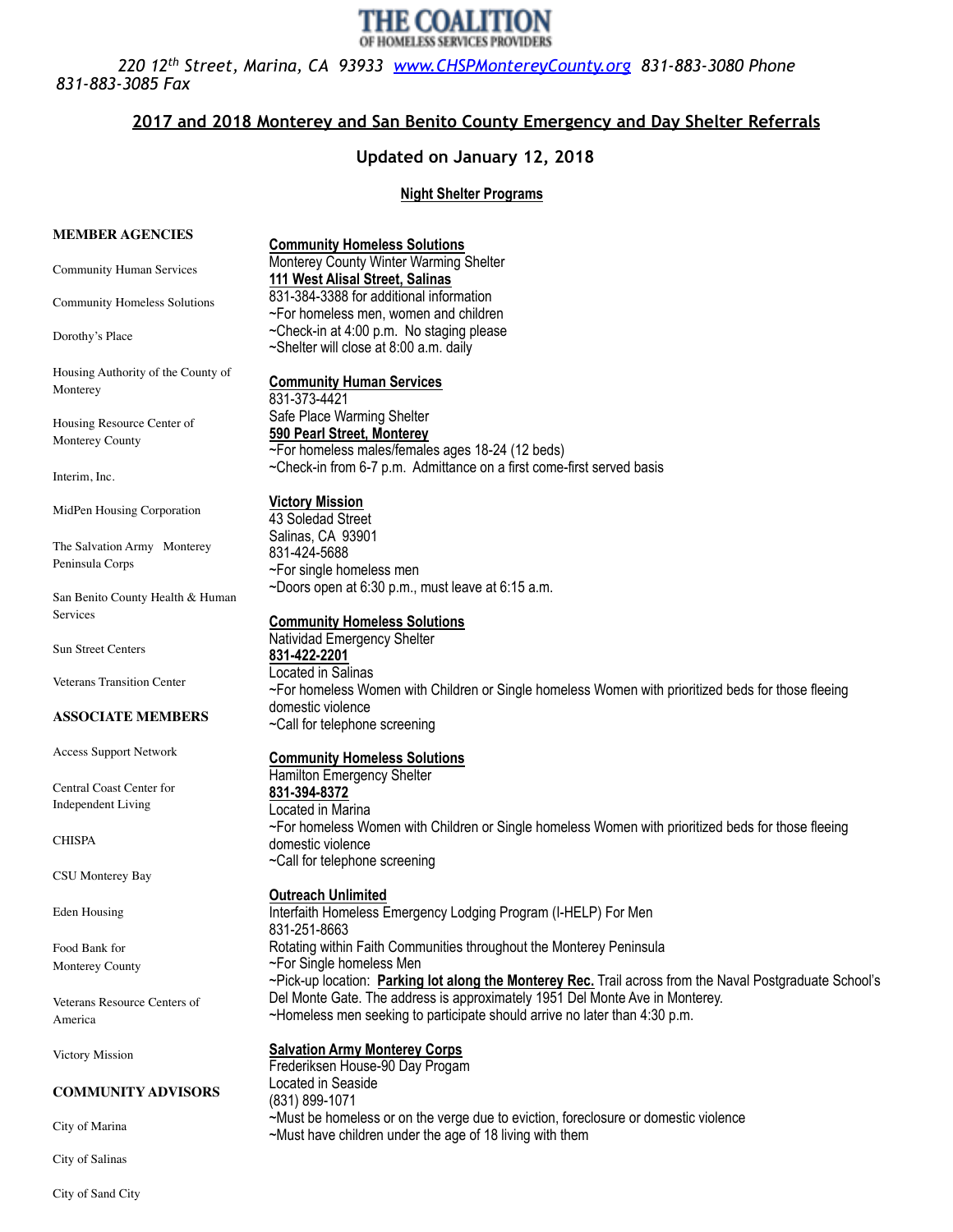~Must be clean and sober ~Call for additional information

#### **YWCA Safehouse**

Confidential location in Monterey County ~Women and children fleeing domestic violence ~Call **831-757-1001** or **831-372-6300** to request assistance

#### **Franciscan Workers-Dorothy's Place**

Women Alive! Nightly Shelter **30 Soledad Street, Salinas**  ~For homeless single women ~Doors Open between 6:00 & 7:00 p.m. nightly ~Shelter will close daily at 6:30 a.m.

#### **Outreach Unlimited**

Interfaith Homeless Emergency Lodging Program (I-HELP) For Women 831-645-9170 Rotating within Faith Communities throughout the Monterey Peninsula ~For Single homeless Women ~Pick-up location: **Parking lot directly across the street from the YMCA (600 Camino El Estero) in Monterey.** The small parking lot located at El Estero Park. ~Homeless women seeking to participate should arrive no later than 4:30 p.m.

#### **Pass the Word Ministry**

One Starfish Safe Parking Program Various Locations on the Monterey Peninsula **831-275-5167**  ~Safe Parking Program for homeless adults

~To register for the program, call 831-275-5167 and leave a call-back number. The social worker will return call within 48 hours to schedule an intake interview.

# **Orphan Productions**

Monterey County Safe Parking Program 2616 First Avenue Marina, CA 93933 831-204-0230 or [safeparkingprogram@gmail.com](mailto:safeparkingprogram@gmail.com) ~Overnight safe parking program for homeless adults and their respective children ~Legally registered recreational vehicles and automobiles ~From 7:00 p.m. to 7:00 a.m.

~Call to schedule appointment with Case Manager prior to program enrollment

# **Veterans Resource Center**

Supportive Services for Veterans and their Families ~For homeless Veterans throughout Monterey and San Benito Counties ~Emergency shelter through approved motel stays ~Call 831-375-1184 to request assistance

#### **Emmaus House**

Confidential location in Hollister ~Women and children fleeing domestic violence ~Call 877-778-7978 or 831-636-7224 for assistance

#### **HOME Resource Center**

**Opens December 1, 2017**  San Benito County Emergency Shelter **1161 San Felipe Road, Hollister**  831-384-3388 or 831-384-3319 ~Emergency Shelter for homeless adults ~Access location directly at 4:30 p.m. daily, or, Bus pickups at: 4:30 p.m. at 191 San Felipe Rd. (Straw Hat Pizza), 4:45 p.m. at the corner of West and 3<sup>rd</sup> Street and 5:00 p.m. at Dunn Park ~Shelter will close daily at 8:00 a.m. Updated on January 12, 2018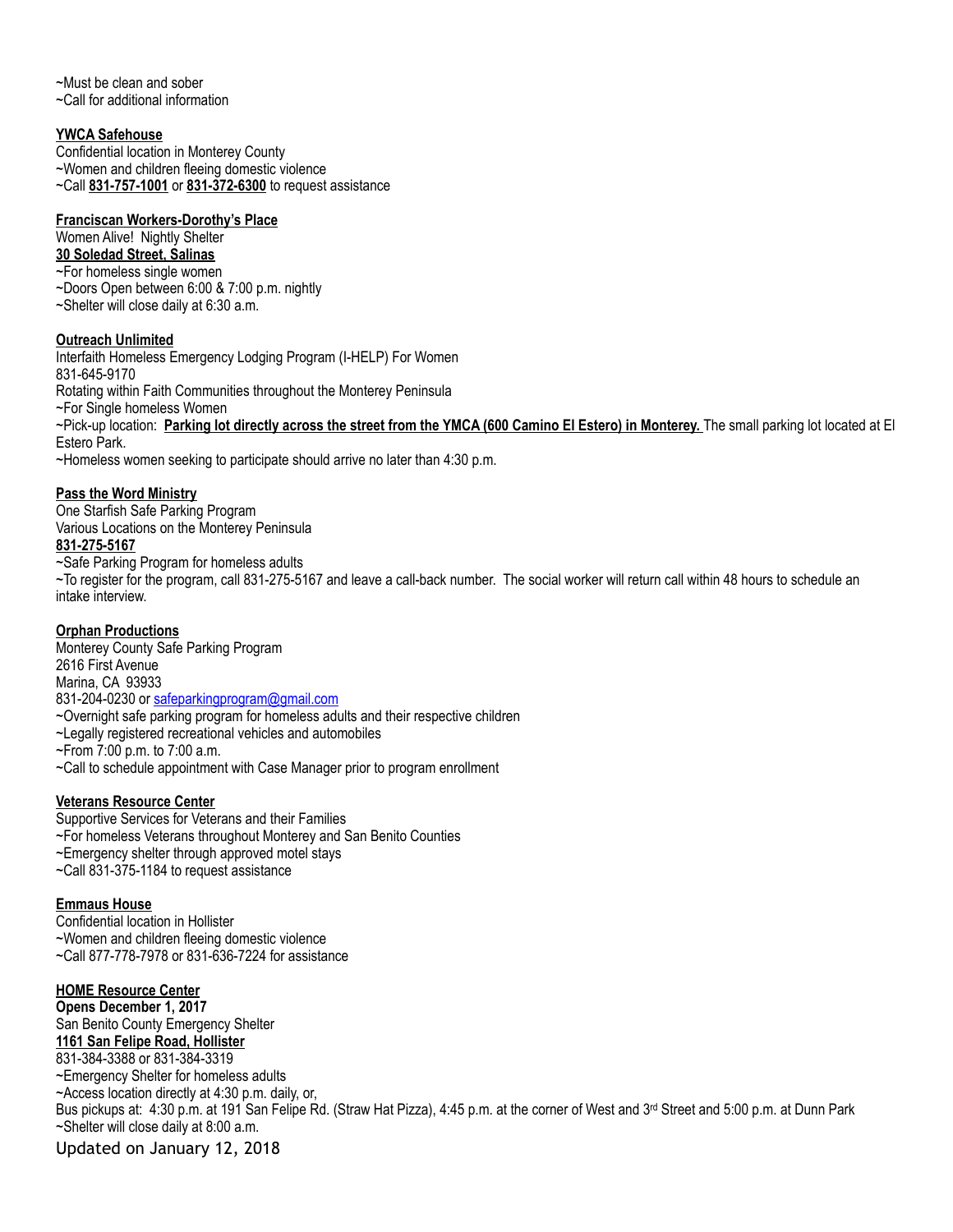# **Day Programs (no overnight)**

# **Franciscan Workers-Dorothy's Place**

Dorothy's Kitchen **30 Soledad Street, Salinas**  831-757-3838 ~For men, women and children ~Free breakfast and lunch

~Breakfast served at 8:30 a.m.

- ~Lunch served at 1:00 p.m.
- 

# **Franciscan Workers-Dorothy's Place**

Drop-In Center **30 Soledad Street, Salinas**  831-757-3838 ~For men, women and children ~7:30 a.m. – 6:00 p.m. daily ~Case management, housing navigation, showers, toilets, mail service, laundry services, Wednesday lunch-hour health clinic, clothing closet, toiletries & crisis support

# **CSUMB**

Chinatown Learning Center **22 Soledad Street, Salinas**  831-770-1700  $-9-5$  (closed from noon  $-1:00$ ) Monday through Friday ~For homeless men and women ~Computer and Resource Center ~Free Educational Opportunities

# **First United Methodist Church**

**404 Lincoln Avenue, Salinas** 

- 831-424-0855
- ~For men, women and children
- ~Fellowship Hall open from 6:00 a.m. to 1:00 p.m., Sunday through Friday
- ~Free breakfast served Sunday through Friday from 6:30 a.m. to 8:30 a.m.
- ~Free lunch served Sunday through Friday from 11:30 a.m. to 12:30 p.m.
- ~Clothes closet, art room, twelve step groups, computer lab

# **Gathering for Women Weekly Luncheon**

Located at the Universalist Church of the Monterey Peninsula **490 Aguajito Road, Carmel** 

- ~For homeless women and children
- ~Free lunch, clothing, personal care items and limited emergency assistance
- ~Open once a week, every Tuesday from 11:30 a.m.-1:30 p.m.

# **Gathering for Women Service Center**

# **187 El Dorado, Suite D, Monterey**

831-241-6154

- ~For homeless women and children
- ~Resource referrals, clothing, personal care items and limited emergency assistance,
- ~Monday-Wednesday-Friday from 10:00 a.m. to 2:00 p.m.

# **The Salvation Army Monterey Corps**

"Sabu Shake" Good Samaritan Center **800 Scott Street, Sand City** 

831-899-4988

~For men, women and children

~Open Monday through Friday-closed from Noon to 1:00 p.m.

~Coffee & pastries from 8:30 a.m.-10:30 a.m., Hot lunch from 10:30 a.m.-Noon, Late Plate lunches from 1:00 p.m.-4:00 p.m. (limited) Updated on January 12, 2018